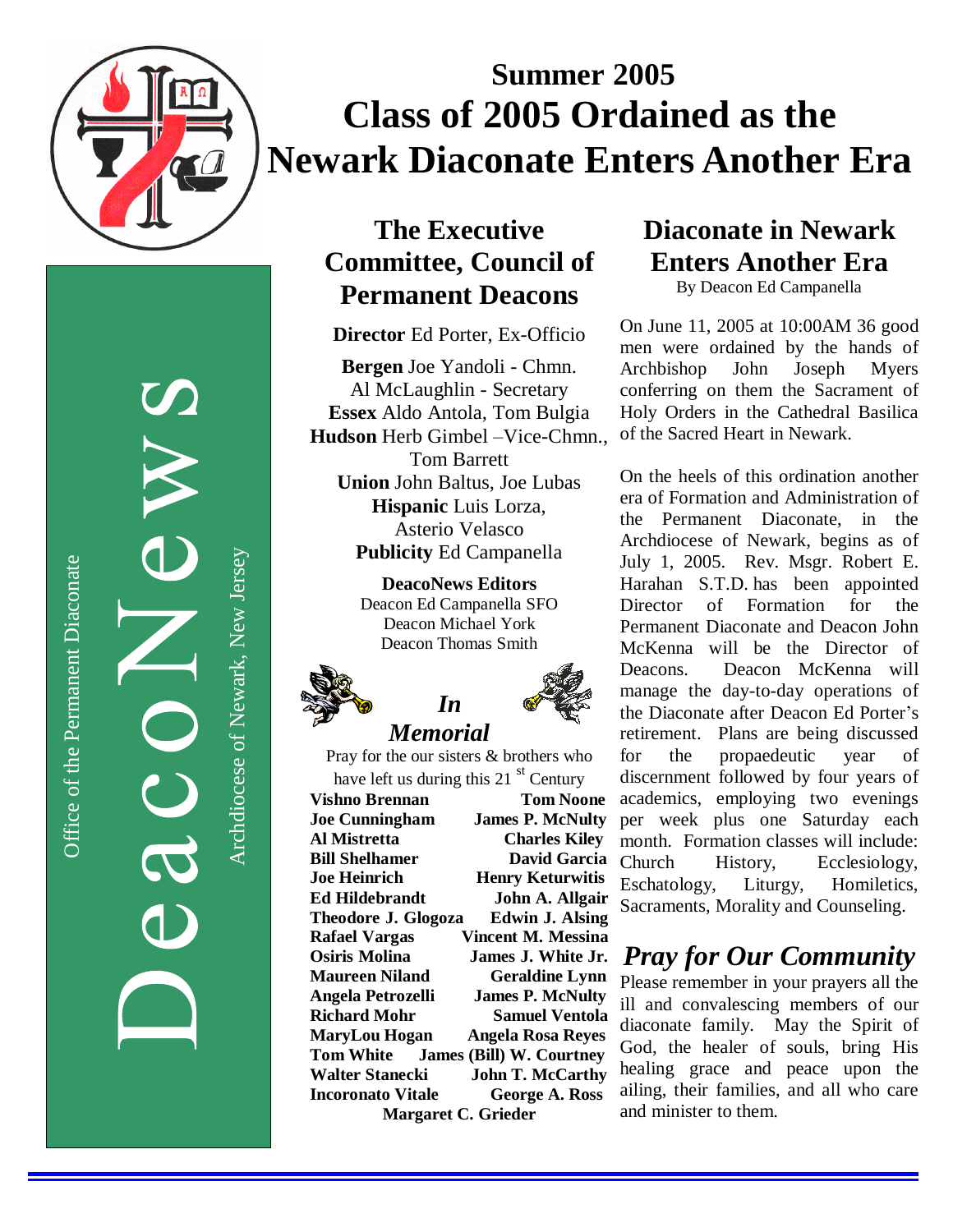*Archbishop John J. Myers Thanks Our Retiring Director Deacon Ed Porter*



It saddens me to write this final message to you before my retirement on June 30. Firstly, I must tell you that in all my life I have never known a more wonderful group of men - our deacons. I love every one of you and always stand ready to help you.

Second, I shall miss working with you here at the Archdiocese and in your local church. I want to assure you that you'll see me around from time to time. Once a deacon always a deacon.

My future plans? I'm still working on them. But I assure you that I won't take the route of many of our senior citizens. You won't find me arguing baseball scores in one of the large malls or in settling world affairs at the local Dunkin Donuts'. And I won't be spending my daytime hours watching TV. I'll keep in touch with you and maybe, from time to time, we can be helpful to each other.

Being able to conclude my relationship with the Class of 2005 at their recent ordination, during the time of my leaving, fills me with deep emotion. Knowing and working with these men for the past five years puts my retirement plan in its proper perspective. Thanks to all!

God Bless you! Ed

# *With Sincere Thanks*

By Deacon Joe Yandoli, Exec-Chair.

Deacon Ed Porter, words can not express the emotions and deepest gratitude from you brother deacons on your retirement from your eight years of directing the Permanent Diaconate.

Having worked closely with you for the past five years as chairmen, you have truly inspired me and all who worked with you. In our journey to reach out and serve the church in our ministry as deacons, you truly have led by your example. We have been blessed to have you as our director.

I know your greatest reward was in preparing the men in formation for ordination. With God's help you have directed five formation classes, over 135 men, to be ordained to the Order of Deacon. You have truly been working God's vineyard harvesting many dedicated men for Jesus Christ, preparing them in their call to Diakonia.

Your involvement, on a National level, at the NADD (National Association of Deacon Directors), and you chairing the NADD Cherry Hill Conference in April of '04, as well as having run the Region III Deacons & Wives Conferences in the Pocono's, is legend. You have given this Diocese wonderful National exposure. We all know how highly respected you are for your organizational skills and leadership, locally and nationally. But Ed, knowing you as I do, it would not surprise me that as one door closes, another door will open for you in your ministry.

I know our Archbishop, Auxiliary Bishops, Priests, Religious, and all who worked with you, pray you will have many more good and productive years serving the church, sharing your many gifts, especially your compassionate love to the people of the local church of Newark. We look forward to honoring you publicly at our annual diaconal celebration at the cathedral on October 1, 2005.

### *Deacon Spotlight Joseph Yandoli*



Joseph Cosmo Yandoli was born in Jersey City, New Jersey, June 28, 1941 to Peter & Jean (both now deceased). He a attended Holy Rosary in Jersey City, then St. Michaels High School in Union City where he met Frances Kenny, his future spouse.

Joe attended The New York School of Interior Design in NYC, Fashion Institute of Technology and The Pan-American Art School specializing in design and display. Upon Completion Joe went to work at major department and specialty chains in New York City. He worked in the display windows of Bonwit Teller and Tiffany & Co. on Fifth Ave. He then made it to Broadway at Gimbles as VP Director of Visual Merchandizing. Joe also designed the windows at the old Bamberger Newark store for two years. He then pursued the manufacturing of store fixtures and mannequins, traveling to Italy to design and distribute in the US. As VP of Marketing Joe managed a prestigious show room in NY city for 10 years catering to: as Lord and Taylor, Macy's, Bloomingdale's & Saks  $5<sup>th</sup>$  Ave.

Joe and Frances are married 41 years. Frances is currently a court administrator in Leonia. Frances and Joe raised two children, Jeanine & Joseph, who in turn married and gave them seven grandchildren: Justin,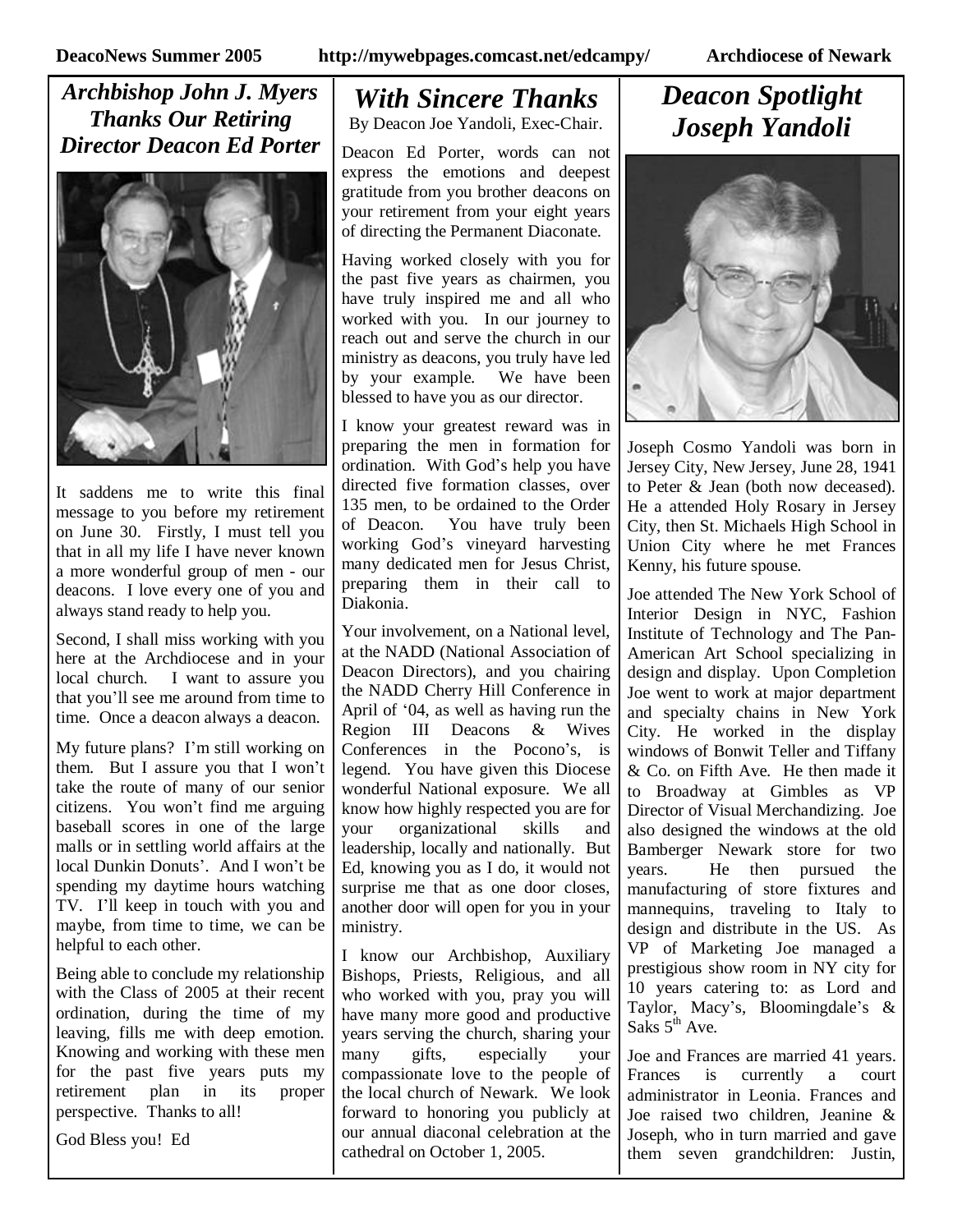Kirsten, Alexa, and two sets of twins Stephen & Matthew and Christina & Amanda. Joe thanks his family & friends for always supporting him in his diaconal ministry, especially his wife Frances who is always willing to accommodate his schedule.

Living in Leonia, the Yandoli family worshiped at St. John the Evangelist where, for years, Joe has been involved in: Buildings & Grounds, Choir, Pastoral Council, Liturgy Committee and Knights of Columbus. As an Extraordinary Minister Joe brought the Eucharist to the homebound then served at Mass as a Lector as well. Joe's creative outlet is especially satisfied in creating designs for liturgical and seasonal displays at St. John's.

In 1975 Joe's pastor at Holy Rosary suggested the Diaconate for Joseph – but he did not feel worthy to pursue this ministry at that time. In 1993 Joe joined the staff at St. John the Evangelist as the business and plant manager.

In 1994, he was approached by Fr. Peter Byrth O.Carm., Pastor of St. Johns and asked if he ever thought about the diaconate; which he had. After spiritual advice from Fr. Kurt Holderied O.Carm Joe applied for the next enrolment opportunity, ultimately joining the class of 1999, and was ordained on June 5, 1999 by Archbishop Theodore E. McCarrick.

Joe feels it is a humbling experience to be the first Permanent Deacon assigned to St. John the Evangelist. The parishioners, staff and Fr. Robert Traudt O.Carm., pastor, were all extremely welcoming and supportive.

In September of 1999 Deacon Joe was also asked to serve as the Marriage Ministry Coordinator at St. Joseph in East Rutherford in addition to his parish work at St. John's. Fr. Richard Husted O.F.M., pastor of St. Joseph's at that time, was very supportive of the diaconate. In this capacity Deacon Yandoli prepares and witnesses the marriage of 15 to 20 couples per year and finds it very rewarding to participate in such a special day in the couple's lives. What a joy!

Since 2001 Deacon Joseph Yandoli was elected to, and has been the chairman of, The Archdiocesan Council of Permanent Deacons, Executive Committee. Under his auspices the executive committee worked for the good of all the Permanent Deacons in the Archdiocese by promulgating many new special programs to include: new photo-ID cards, the newsletter that you're now reading was re-designed, an internet web site was made available containing the DeacoNews archive, all deacons and men in formation with e-mail receive information via this source as well as US Mail, the name and assignment of each deacon is now printed annually in the official Archdiocesan Directory, deacon funeral procedures were put in place to include formal letters of appreciation to wives and families of the deceased deacons, county support groups were encouraged, the new annual celebration for all deacons and wives was reinstituted and will be held near the feast of St. Francis of Assisi.

This year's annual event will be held on Saturday, October 1, 2005 at the Sacred Heart Cathedral Basilica specifically to honor the tenure of our out-going director –Deacon Ed Porter – who since 1997 has guided the Permanent Diaconate, its Deacons and Formation classes. Nothing would make Deacon Joe Yandoli happier than to see a large turnout for this noteworthy event.

### *A Mission to Jamaica's Poor*

By "The Home Store News"

Deacon Fritz and Mary Kautz recently returned from a four day pilgrimage to the slums of Kingston, Jamaica, sponsored by Food for the Poor. Deacon Kautz has served for some time at Immaculate Conception Catholic Church, in Mahwah.



During their trip, they ministered to: street people and in soup kitchens, the elderly and Alzheimer's victims and emotionally and physically challenged children who had been abandoned. They also visited with local church officials and caregivers, and with the poorest of the poor living in some recently built very modest housing which replaced tin and cardboard shacks with minimal clean water or sewage.

When asked why he and his wife made the trip, Deacon Kautz stated that deacons were first called to serve those who were not taken care of by the local community, and that today's call is no different. He added, "Some ask why we went so far away when there is poverty right here in the Newark Archdiocese? Mary and I have found that sometimes we need to go to a whole different place away from home, away from our comfort zones, away to a strange environment so that we are more open to having the Lord let us see the needy more readily, hear their cry for help more clearly, to open our hearts more fully, so that when we come back home, we can see and hear those folks needing help in our local area, and share those needs with our parish community".

Deacon Fritz concluded: "Fr. Paul, the priest who led our pilgrimage, put it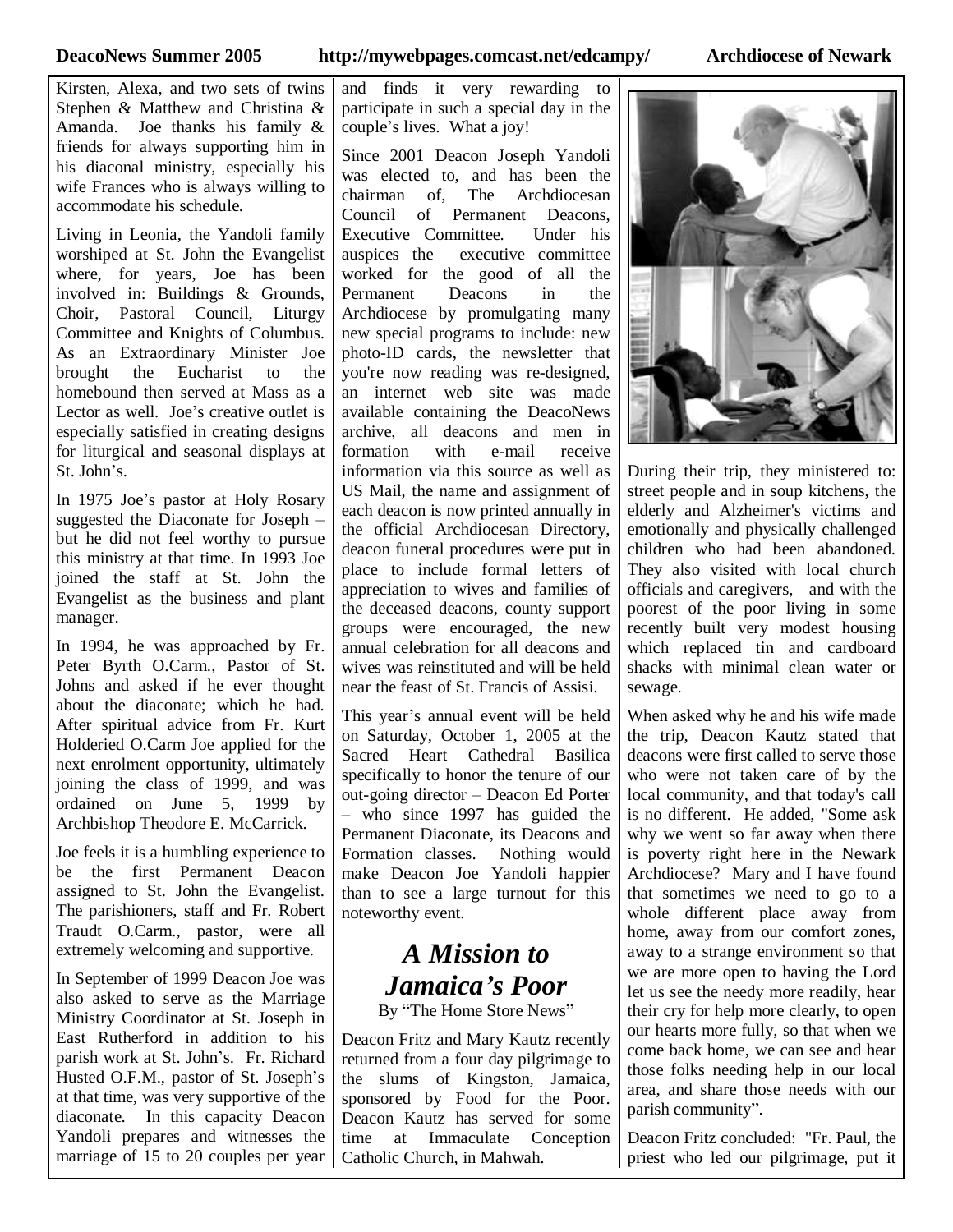best - he said the only difference between us and the desperately poor was that we had won the lottery of life, being born in the U.S., with all of its advantages - the poor had lost that same lottery. And because they and we were otherwise the same in God's eyes, we must always be sensitive to the fact that we are truly supposed to be our brothers' and our sisters' keepers…"

He added, "It is not generally known that 'Food for the Poor'arranges these pilgrimage trips to Haiti and Jamaica free of charge for deacons as a means of formation into a greater sense of compassion and call to service - one diocese even requires that pilgrimage as a pre-requisite to ordination. I very much endorse what Food for the Poor does in this regard, and confidently state that anyone making one of these trips will not find one moment of time wasted."

Any church or other groups that would like to invite Deacon and Mary Kautz to have them share in more detail about their experiences and the work done by "Food For The Poor", please call Deacon Kautz at Immaculate Conception Church (201) 327-1276.

### *Wives & Widows*

by Elizabeth Tobin



Therese Mistretta is the widow of Deacon Alfonso Mistretta, a member of the first Diaconate class in the Archdiocese of Newark (Ordained December 17, 1975). Therese is the mother of 10 children, 25 grandchildren and 3 great-

grandchildren. She was a busy mother in 1970 when Bishop Hastrich of Gallup, New Mexico visited Our Lady of Mercy, Park Ridge, NJ and spoke about the needs of the Native Americans in his diocese. Therese started a correspondence with the Bishop that culminated in her going to New Mexico in 1991 and almost every summer since then to work in the soup kitchen and shelter run by the Missionaries of Charity. Each summer Therese drives from Park Ridge NJ to Gallup NM visiting friends and relatives along the way and making a stop at the Nada Hermitage of the Carmelite Monastery in Crestone, Co. where she spends a week in solitude in a 16x16 ft cabin. Therese joins the community only for Mass and Liturgy of the Hours. The highlight of the retreat is the hour that she is given to be completely alone in adoration of Jesus in the Blessed Sacrament. When asked what is the most important thing for a deacon's wife Therese said "prayer and total commitment."

### *Prison Aftercare*

by Deacon David Loman, Director, Prison Ministry

At a recent meeting in Trenton, representatives from the NJ Catholic Dioceses Prison Ministries met with E. James DuBois, Acting Assistant Director, New Jersey Department of Corrections (DOC), Office of Transitional Services, to discuss DOC's Chaplaincy Network Program called "Bridging the Gap between Prison & Community".

This aftercare project, a direct result of the "Safe Cities Initiative" will train members of faith communities willing to participate in a "mentoring" program to assist soon-to-be released incarcerated individuals to assist them in becoming successfully integrated back into their communities via their faith connection. This re-integration process is a very important part of restoring the incarcerated to become productive members of our parishes and society at large.

Mr. Dubois stated that prison outreach does not end at the prison gates, but it extends beyond the walls of the correctional institution into the communities that the incarcerated men & women will be returning. The mentoring program that is being formulated by the Chaplaincy Network is for the incarcerated who will be mentored by volunteers from their respective faith communities who are supported by their Pastor's and the parish community.

Training is required for both for the person who has been incarcerated and his or her mentor. Mentor training will highlight DOC rules and regulations, Parole Requirements, as well as mental health and mentoring guidelines. Training for the incarcerated includes intensive transitional goal setting and mentoring. Those interested should contact contact Mr. E. James DuBois at 609- 984-5971.

### *Did You Know?*

Reissuing of lost Deacon Clergy ID Cards will require a \$25.00 donation to the "St. Lawrence Fund."The "St Lawrence Deacon's Fund" is donation supported, instituted to assist deacons who are seriously challenged financially. To donate, contact Deacon Ed Porter.

### *Retreat Notes*

Deacon Earle S. Connelly Jr. (201) 863-4840 Upcoming Retreats - Couples: July 29- 30, 2005, Deacons: October 21-23, 2005. A Deacon Wives retreat, with its own Retreat Master, will be conducted in the Fall if at least 25 women register (call Jean Andrews at 973-675-7213 or send an email to nanajean53@hotmail.com).

### *Input-To-Output*

Have an article or comment! Send to: edcampy@comcast.net or mail to Deacon Ed Campanella, 1801 North Wood Ave, Linden, NJ, 07036 or Fax 908-925-8718.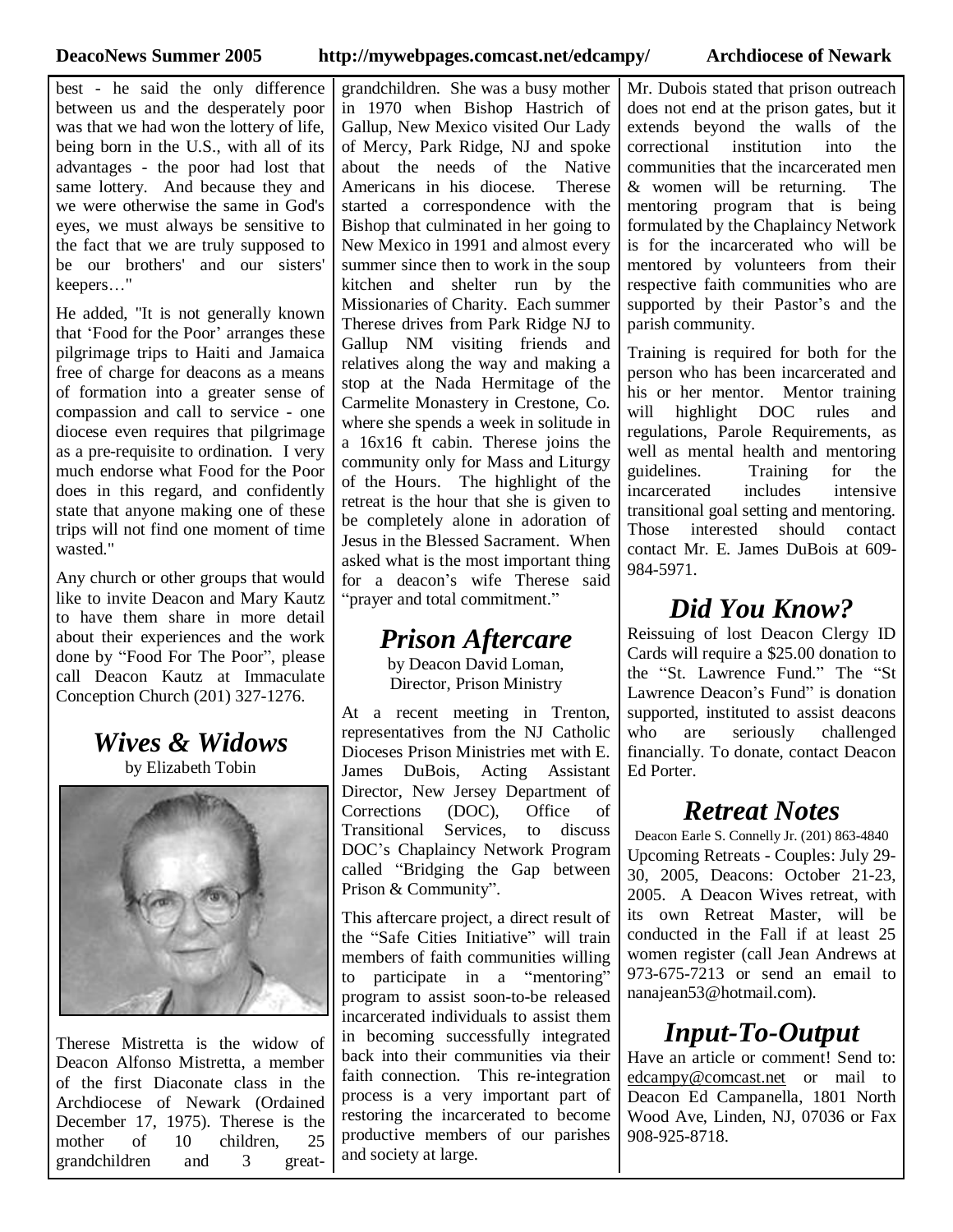**DeacoNews Summer 2005 http://mywebpages.comcast.net/edcampy/ Archdiocese of Newark**



### *Diaconate Class of 05 - Ordained Deacons - June 11, 2005*

Front Row, L to R: Deacon James Looby, Deacon Reynaldo M. Trinidad, Deacon Cesar C. Sarmiento, Deacon Orlando L. Perez, Deacon Stanley W. Kwiatek Jr., Deacon Edward Porter (Director), Deacon Vincent J. DeFedele, Deacon Anthony M. LaTerza, Deacon John P. Bejrowicz, Deacon Guy W. Mier, Deacon Dennis F. LaScala 2nd Row, L to R: Deacon James J. **Guida, Deacon Rajgopal K. Srinivasa, Deacon Nicholas Valdez, Deacon Joseph J. Carlo, Deacon Alejandro Estremera,** Deacon Thomas Walsh, Deacon Clodualdo M. Leonida, Deacon Louis P. Loffredo, Jr., Deacon John C. Holoduek 3rd Row, L to R: Deacon Theodore J. Kotz, Deacon Victor J. Puzio, Deacon David J. Hughes, Deacon Walter J. Maher, Deacon Keith T. Gibbons, Deacon Kevin Regan, Deacon John J. Wedemeyer Back Row, L to R: Deacon Albert J. Ganter, Deacon Michael J. Keary, Deacon Michael P. Missaggia, Deacon Michael D. York, Deacon Pierre J. Merceus, Deacon Peter R. Emr, Deacon John P. Sarnas, Jr., Deacon Joseph Lubas (Associate Director). Not pictured: Deacon Andrew J. Golden, Deacon Gregory C. **Quinn, Deacon Jerry S. Rossi**

*Deacon John P. Bejgrowicz* is a Senior Lab Technician. John and his children Lisa Marie, Patricia and Laura Ann hail from St. Elizabeth of Hungry in Linden.

*Deacon Joseph J. Carlo* is a Check Processing Coordinator. Joe, his wife Kathryn Ann and children Dana, Matthew, Carrie, Sarah, David, Christopher and Sharon hail from Holy Spirit in Union.

*Deacon Vincent J. De Fedele* is a Pharmacist. Vincent, his wife Maria and children Christopher and Philip hail from Corpus Christi in Hasbrouck Heights.

*Deacon Peter Emr* is a School Principal. Peter, his wife Kathy and son Alex hail from Our Lady of the Visitation in Paramus.

*Deacon Alejandro Estremera* is an Operations Manager. Alex, his wife Helen and children Alejandro Jr. and Ivelisse hail from St. Rose of Lima in Newark.

*Deacon Albert J. Ganter* is a Human Resources Director. Al,

his wife Kerry and children Albert and Stephen hail from St. John the Baptist in Hillsdale.

*Deacon Keith T. Gibbons* is a Teacher. Keith, his wife Teresa (Terry) with children Terri, Kelly, Kyle, Augustin and Luke hail from Holy Trinity in Westfield.

*Deacon Andrew J. Golden* is a Property Tax Consultant. Andrew, his wife Josephine (Joni) and children Andrea and Alessandra hail from St. Peter the Apostle in River Edge.